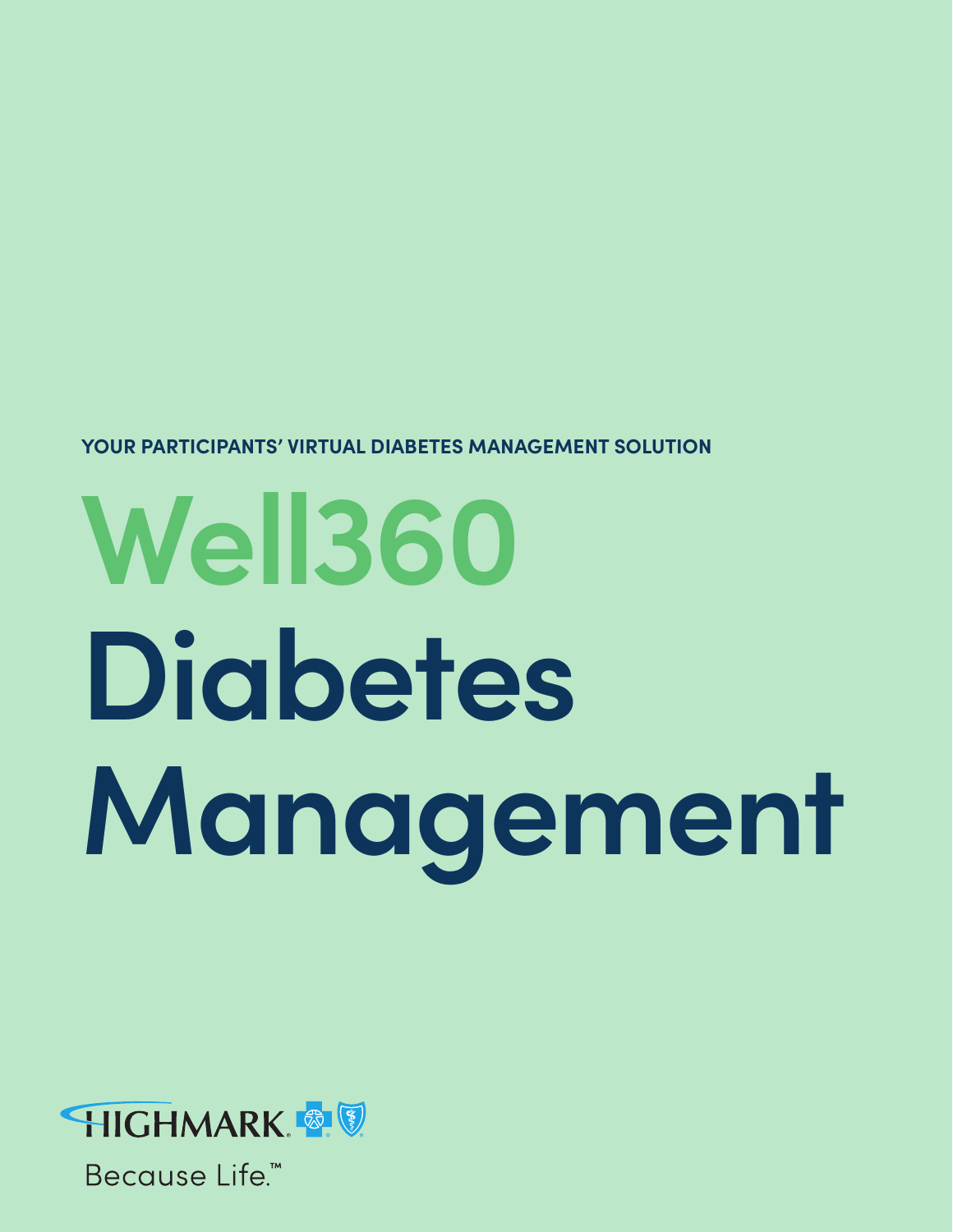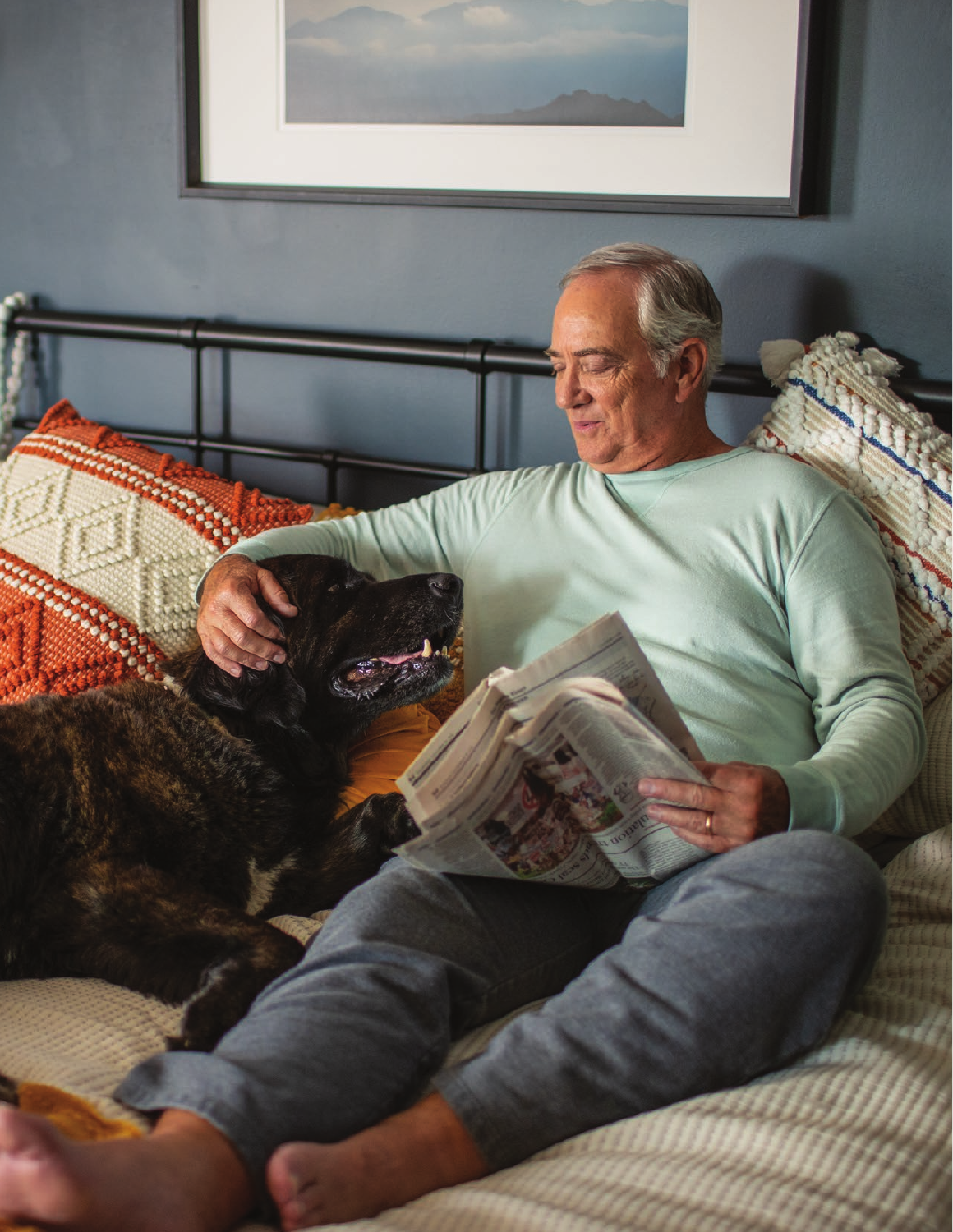# **Diabetes is largely manageable. Highmark can help you manage it.**

More than 1 in 10 of your participants may have diabetes. Helping them care for their unique health needs can go a long way.

That's why Highmark is excited to introduce Well360 Diabetes Management powered by Onduo. This virtual diabetes management solution gives participants — especially those who prefer the convenience of at-home care — the personalized support they need to take control of their type 2 diabetes once and for all. And that can lead to better outcomes and healthier individuals — plus all the good things that come with them, like a full and active lifestyle.

#### **With Well360 Diabetes Management, your participants get:**

- A no-cost welcome package mailed to their homes including a smart glucometer, an A1C kit, and unlimited test supplies.
- For high-risk participants, a wearable continuous glucose monitor (CGM) that automatically takes readings 300 times per day with no finger pricks.
- A dedicated Care Lead who checks in regularly and connects them with an entire personal care team — including endocrinologists and the participant's PCP — to provide day-to-day diet and medication support.
- An interactive Onduo app that provides virtual support and collects data from connected devices to make managing diabetes easier.
- A personalized care plan based on participants' needs, preferences, and engagement levels.

## **And they could see some great results, like:1**

- Significant reductions in A1C  $-$  up to 3.3 percentage points for highest-risk participants and 2.4 more hours a day in range. target glucose range.
- Improvements in blood pressure and cholesterol, both known to reduce diabetes complications.

## **WOAH. THAT'S BIG. SO BIG, WE'VE INCLUDED THIS SOLUTION FOR OUR MEDICARE ADVANTAGE CLIENTS AND AS A NEW PROGRAM WITHIN OUR WELL360 PORTFOLIO.**

**Speak with your Highmark Client Manager to learn more.**